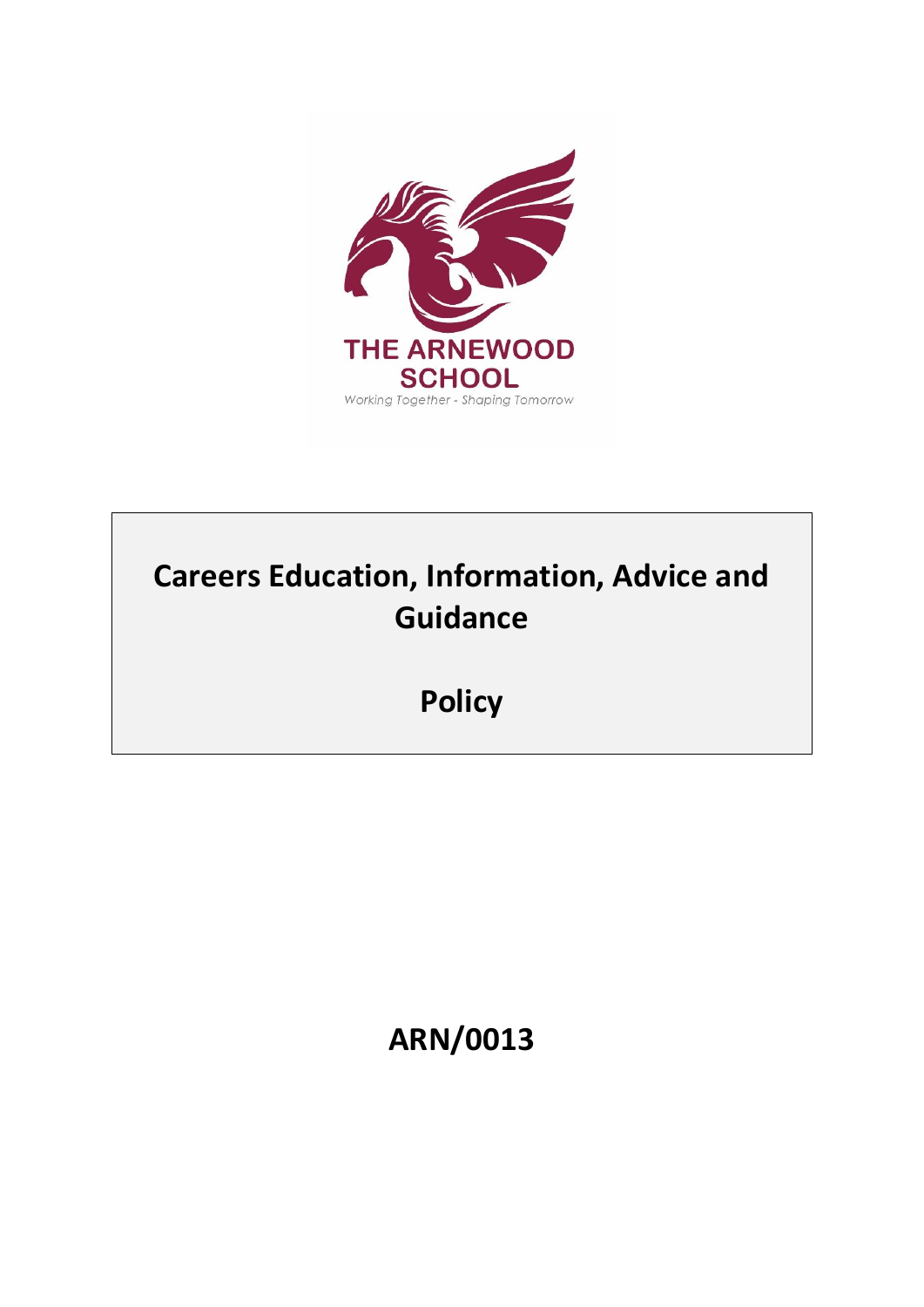## **Careers Education, Information, Advice and Guidance Policy**

#### **Contents**

- 1.0 School Vision **Intent**
- 2.0 Policy Scope
- 3.0 Objectives
- 4.0 School Responsibilities
- 5.0 Governor Responsibilities
- 6.0 Provider Access
- 7.0 Monitoring, Evaluation and Review **Impact**

| Appendix 1        | Summary of the Gatsby Benchmarks            |
|-------------------|---------------------------------------------|
| <u>Appendix 2</u> | Arnewood's Careers Charter - Implementation |
| <u>Appendix 3</u> | <b>Arrangements for Provider Access</b>     |

#### **Linked Documents**

*'Careers Guidance and access for education and training providers. Statutory guidance for governing bodies, school leaders and school staff'*. DFE, January 2018

| <b>Adopted by the Governing Body:</b> | The Gryphon Trust           |
|---------------------------------------|-----------------------------|
| <b>Compliance Check:</b>              | Mr. Colman / Mrs. Bennett   |
| <b>Review Period:</b>                 | January 2021 - January 2022 |
| <b>Review Date:</b>                   | January 2024                |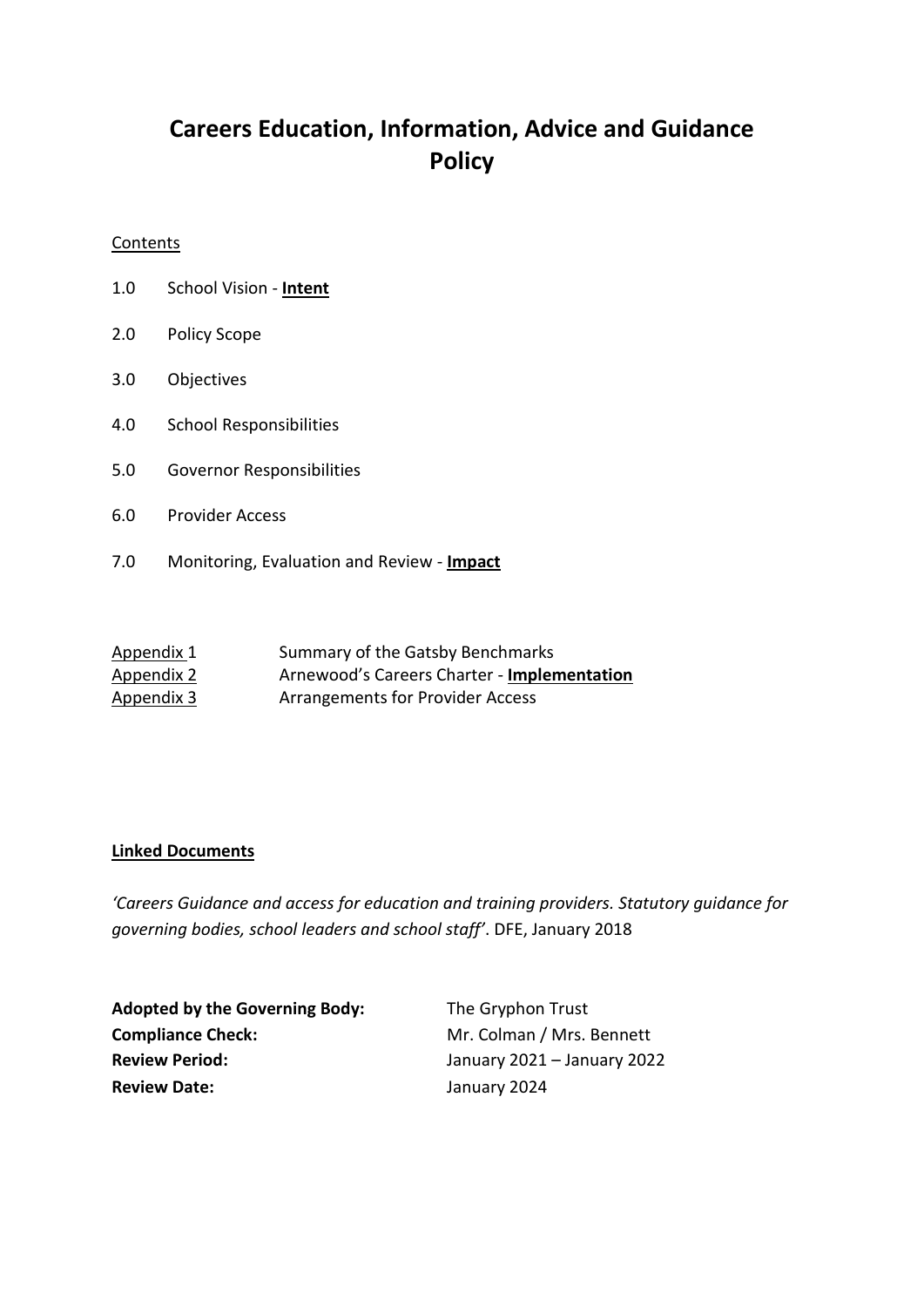# **Careers Education, Information, Advice and Guidance Policy**

#### **1.0 School Vision - Intent**

1.1 The Arnewood School seeks to maximise the life chances of all of our students and so it is crucial to prepare them for life beyond school and college. The values and principals document make direct reference to developing:

*'knowledge, skills and attributes that Arnewood School students need to lead successful and happy lives'*

1.2 The governing body have therefore adopted this policy in order to provide a clear commitment to and framework for Careers Education, Information, Advice and Guidance

#### **2.0 Policy Scope**

2.1 This policy covers Careers Education, Information, Advice and Guidance given to students in Key Stages Three, Four and Five.

2.2 The policy also applies to Year 11 and 13 students after they finish their examinations in June of their final year and before they start at their next place of education, employment or training. Though not necessarily in school regularly and attending lessons in July and August of Year 11 and year 13, the policy is still applicable.

2.3 The policy has been reviewed in line with the recently published DfE guidance document 'Careers guidance and access for education and training providers – Statutory guidance for governing bodies, school leaders and school staff. (DfE, January 2018)

2.4 This policy accepts the 8 Gatsby Charitable Foundation's benchmarks as set out in the DfE guidance. They can be seen in Appendix 1 of this policy

2.5 This policy covers the legal duty of schools to ensure that a range of education and training providers can access students in Year 7 to Year 13 for the purpose of informing them about approved technical education qualifications or apprenticeships.

2.6 This policy refers to events and opportunities in all Key Stages and these events will impact upon all students at the school.

2.7 All members of staff at The Arnewood School are expected to be aware of this policy and the importance of Careers Education, Information, Advice and Guidance (CEIAG) in the education of students; CEIAG is not the sole responsibility of the Careers Advisor.

2.8 It is important therefore that students leave school aware of themselves as individuals, aware of the opportunities available to them and able to make some decisions about their own life. They should be prepared for the transition from full time education to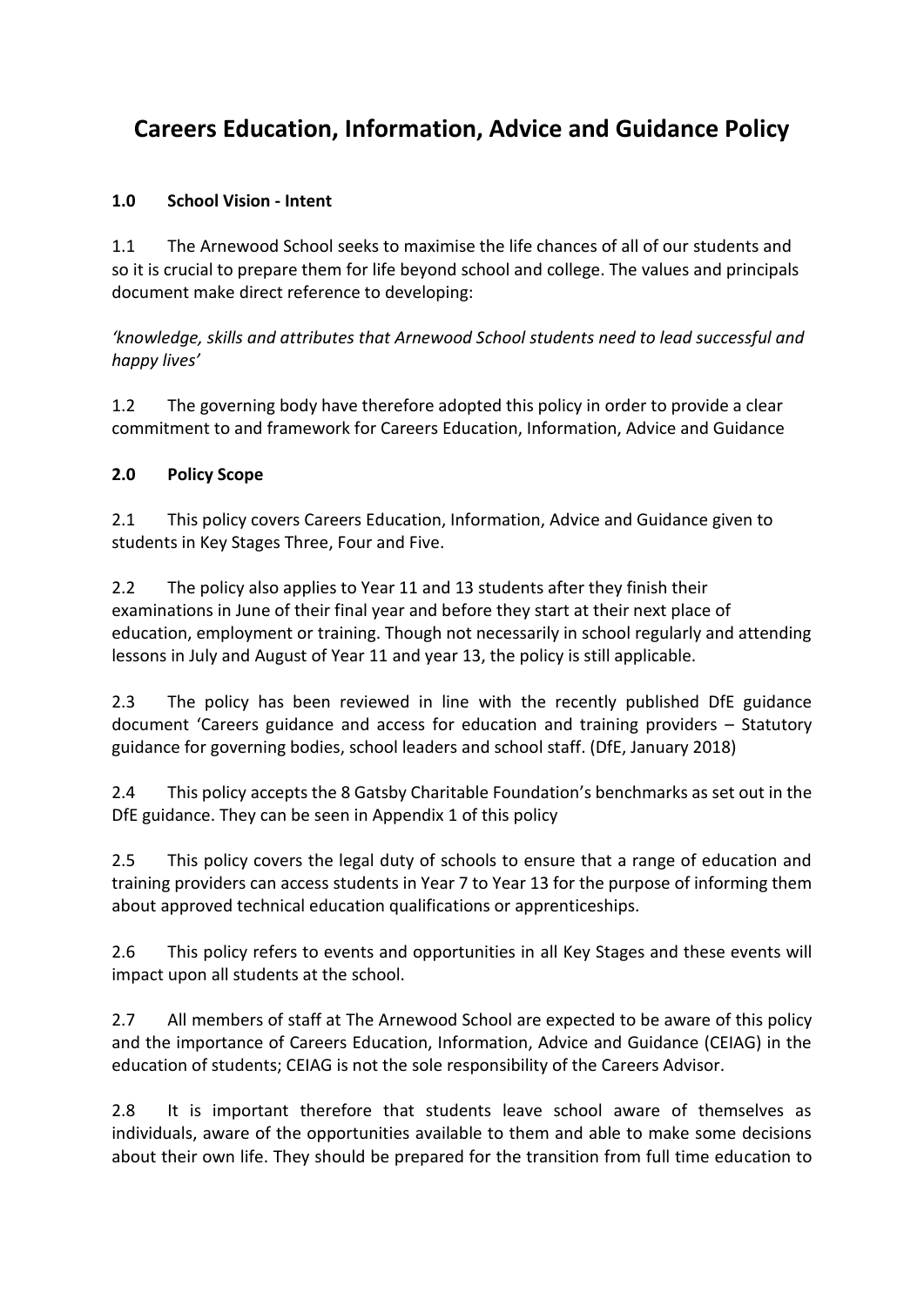the world beyond. It is to these aspects of personal and social development that this policy will contribute.

#### **3.0 Objectives:**

3.1 The objectives of the Careers Education, Information, Advice and Guidance policy are as follows:

- 3.1.1 To ensure that all students at the school receive a stable careers programme
- 3.1.2 To enable all students to learn from information provided by the career and labour market
- 3.1.3 The CEIAG programme should be individual and address the needs of each student
- 3.1.4 To link the curriculum learning to careers learning
- 3.1.5 To provide students with a series of encounters with employers and employees
- 3.1.6 To provide students with experiences of workplace(s)
- 3.1.7 To ensure that students have a series of encounters with further and higher education
- 3.1.8 To provide each student with the opportunity to receive personal guidance

#### **4.0 School Responsibilities**

- 4.1 The school has a series of statutory duties:
- 4.1.1 All registered students at the school must receive independent careers advice in Years 7 to 11, with an opportunity to attend a further interview in the  $6<sup>th</sup>$ form
- 4.1.2 This careers advice must be represented in an impartial manner, showing no bias towards a particular institution, education or work option
- 4.1.3 This advice must cover a range of education or training options
- 4.1.4 This guidance must be in the best interests of the student
- 4.1.5 There must be an opportunity for education and training providers to access students in Year 7 – Year 13 in order to inform them about approved technical qualifications or apprenticeships. Cf. Section 6 of this policy
- 4.1.6 The school must have a clear policy setting out the manner in which providers will be given access to students. Cf. Section 6 and Appendix 3. This policy and these arrangements must be published
- 4.2 The school will base its careers provision around the Gatsby Benchmarks. A summary of these can be seen in Appendix 1, and they cross reference with the objectives of this policy cf. Section 3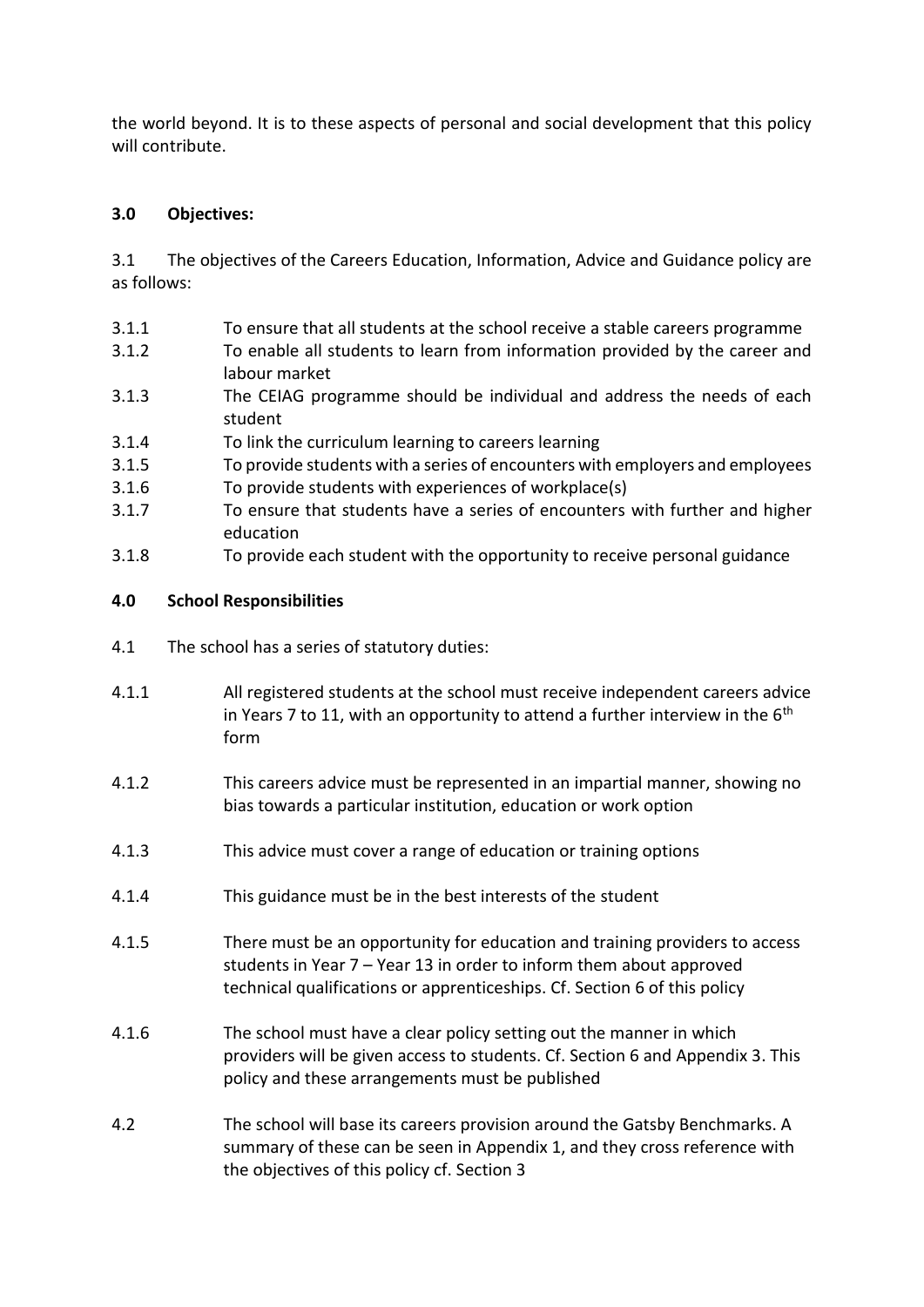- 4.3 The Arnewood School believes that good CEIAG connects learning to the future. It motivates young people by giving them a clearer idea of the routes to jobs and careers that they will find engaging and rewarding. Good CEIAG widens students' horizons, challenges stereotypes and raises aspirations. It provides students with the knowledge and skills necessary to make successful transitions to the next stage of their life. This supports social mobility by improving opportunities for all young people, especially those from disadvantaged backgrounds and those with special educational needs and disabilities.
- 4.4 The school will continuously monitor its CEIAG offer and seek further improvement. This will be done by the personnel involved in the design and delivery of the programme as well as by external stakeholders who assess the work of the school (School Improvement Partner and/or Ofsted)

#### **5.0 Governor Responsibilities**

- 5.1 The governing body will ensure that the School has a clear policy on Careers Education, Information and Guidance (CEIAG) and that this is clearly communicated to all stakeholders. They should ensure that this policy is:
- 5.1.1 based on the eight Gatsby Benchmarks
- 5.1.2 meeting the school's legal requirements
- 5.2 The governing body will ensure that arrangements are in place to allow a range of educational and training providers to access students in Years  $7 - 13$ .
- 5.3 There will be a member of the governing body who takes a strategic interest in CEIAG and encourages employer engagement

#### **6.0 Provider Access**

- 6.1 Introduction This section of the policy sets out the school's arrangements for managing the access of providers to students at the school for the purpose of giving them information about the provider's education or training offer. This complies with the school's legal obligations under Section 42B of the Education Act 1997.
- 6.2 All students in years 7-13 are entitled:
- 6.2.1 to find out about technical education qualifications and apprenticeships opportunities, as part of a careers programme which provides information on the full range of education and training options available at each transition point;
- 6.2.2 to hear from a range of local providers about the opportunities they offer, including technical education and apprenticeships – through options events, assemblies and group discussions and taster events;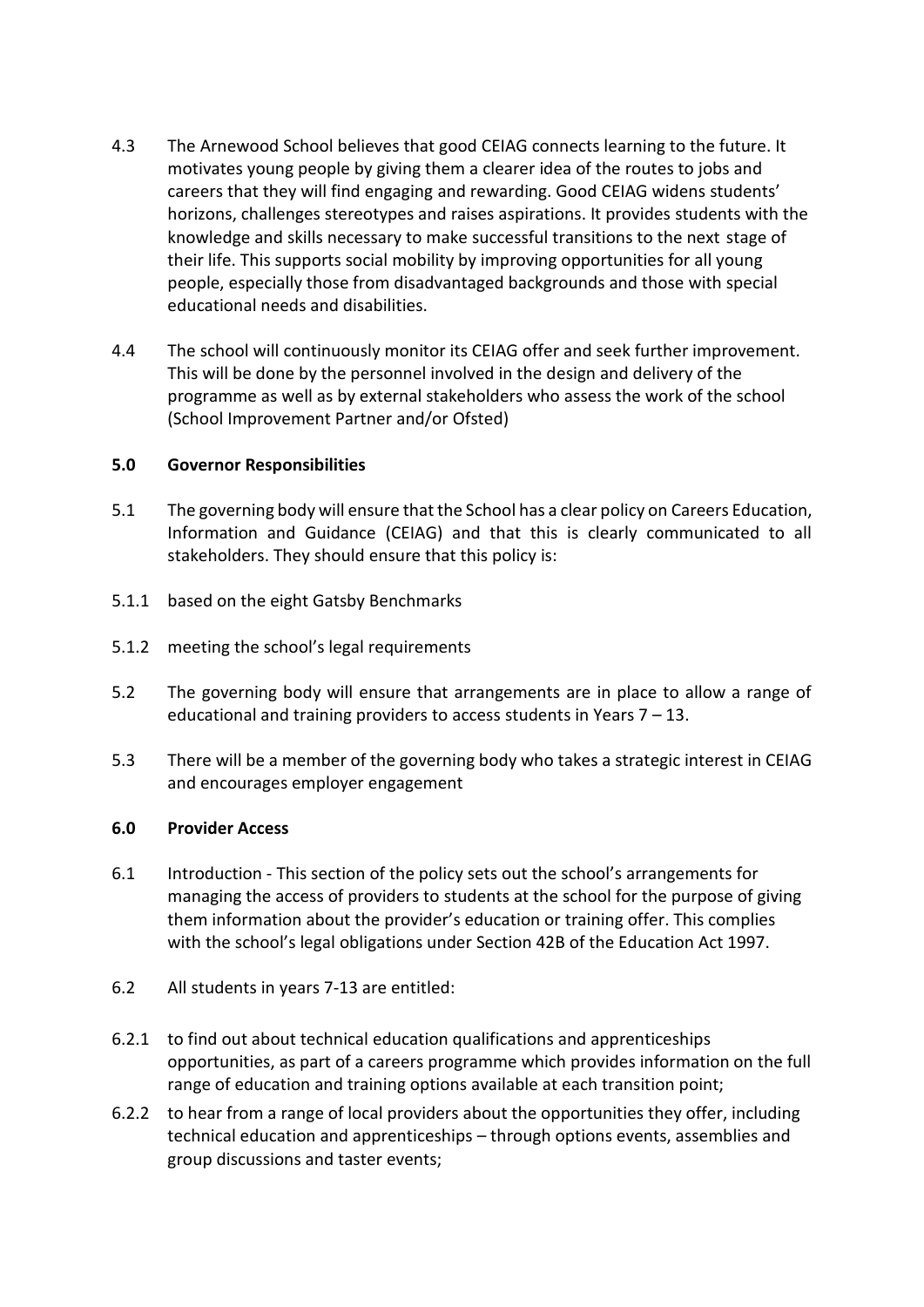- 6.2.3 to understand how to make applications for the full range of academic and technical courses.
- 6.3 Appendix 3 shows the way in which education and training providers should get in touch with the school in order to gain access to students and/or parents to inform them about further opportunities
- 6.4 The school will then work with providers in order to identify the most effective opportunity for them to share information about education and training opportunities

#### **7.0 Monitoring, Evaluation and Review**

- 7.1 The Headteacher will ensure that:
- 7.1.1 the work of the Careers Lead, Careers Adviser and CEIAG events are supported and monitored
- 7.1.2 a member of the Senior Leadership Team has an overview of CEIAG work and reports regularly back to the team
- 7.2 The effectiveness of this policy will be measured in a variety of ways:
- 7.2.1 Feedback from stakeholders through mechanisms such as the Kirkland Rowell student and parent survey;
- 7.2.2 Feedback from external visitors to the school such as the School Improvement Partner (SIP) or Ofsted;
- 7.2.2 the number of students who are NEET in October having left the school in the previous summer. This figure can be compared to national figures as well as against the equivalent figure from similar schools both nationally and within the county.
- 7.3 The Governors of The Arnewood School will review this policy every three years.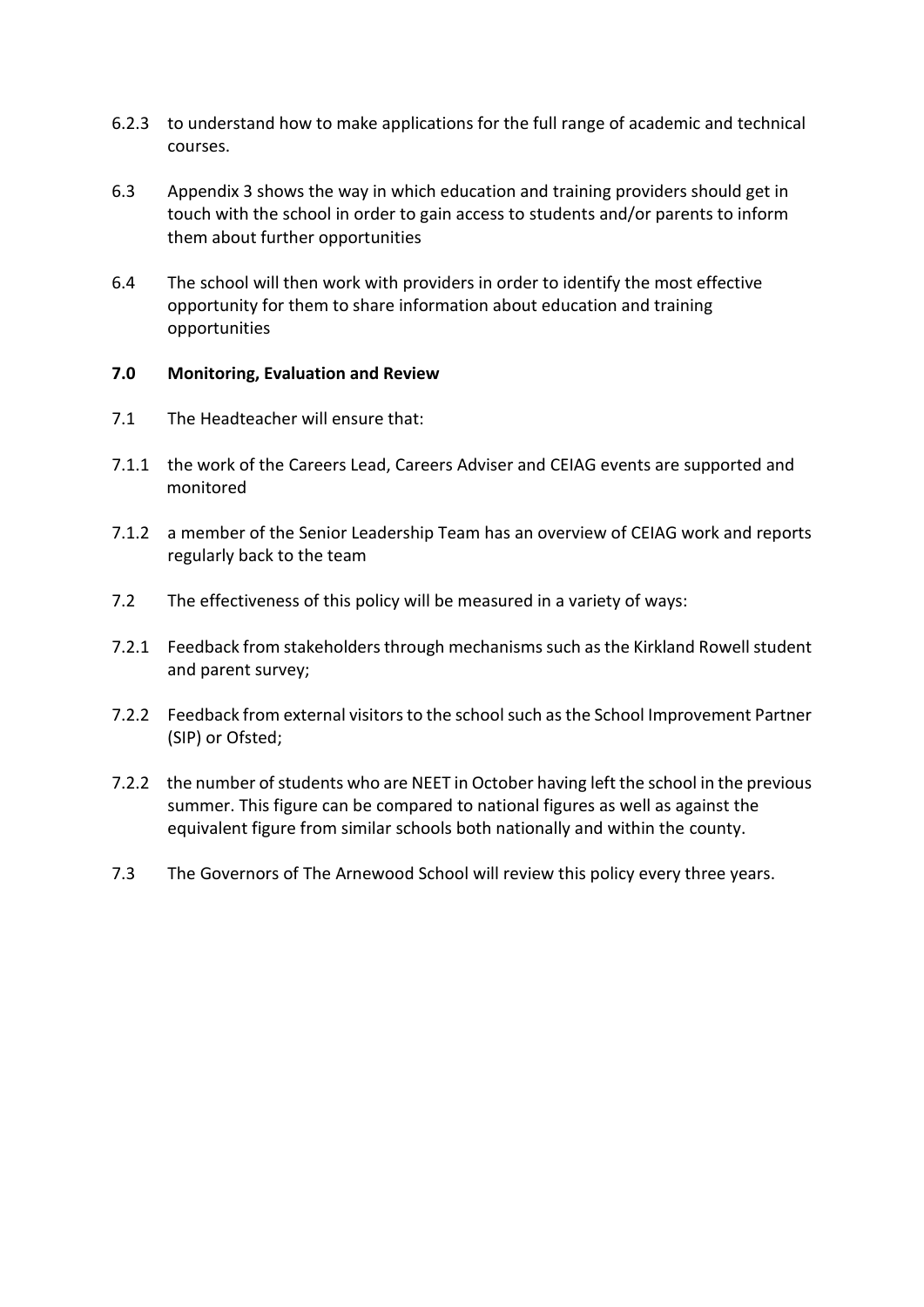### **APPENDIX 1 The Gatsby Benchmarks**

| 1. A stable careers programme                                                                                                                                                                 |                                                                                                                                                                                                                                                                                                                                                                                                                                                                                                                                                                            |
|-----------------------------------------------------------------------------------------------------------------------------------------------------------------------------------------------|----------------------------------------------------------------------------------------------------------------------------------------------------------------------------------------------------------------------------------------------------------------------------------------------------------------------------------------------------------------------------------------------------------------------------------------------------------------------------------------------------------------------------------------------------------------------------|
| Every school and college should have an<br>embedded programme of career education and<br>guidance that is known and understood by<br>students, parents, teachers, governors and<br>employers. | Every school should have a stable,<br>$\bullet$<br>structured careers programme that has the<br>explicit backing of the senior leadership<br>team, and has an identified and<br>appropriately trained person responsible<br>for it.<br>• The careers programme should be<br>published on the school's website in a way<br>that enables students, parents, teachers<br>and employers to access and understand it.<br>• The programme should be regularly<br>evaluated with feedback from students,<br>parents, teachers and employers as part of<br>the evaluation process. |

### **2. Learning from career and labour market information**

| Every student, and their parents, should have   | By the age of 14, all students should have |
|-------------------------------------------------|--------------------------------------------|
| access to good quality information about future | accessed and used information about        |
| study options and labour market opportunities.  | career paths and the labour market to      |
| They will need the support of an informed       | inform their own decisions on study        |
| adviser to make best use of available           | options.                                   |
| information.                                    | Parents should be encouraged to access     |
|                                                 | and use information about labour markets   |
|                                                 | and future study options to inform their   |
|                                                 | support to their children.                 |
|                                                 |                                            |

| 3. Addressing the needs of each student                                                                                                                                                                                                                             |                                                                                                                                                                                                                                                                                                                                                                                                                                                                                                                                                                  |
|---------------------------------------------------------------------------------------------------------------------------------------------------------------------------------------------------------------------------------------------------------------------|------------------------------------------------------------------------------------------------------------------------------------------------------------------------------------------------------------------------------------------------------------------------------------------------------------------------------------------------------------------------------------------------------------------------------------------------------------------------------------------------------------------------------------------------------------------|
| Students have different career guidance needs<br>at different stages. Opportunities for advice and<br>support need to be tailored to the needs of each<br>student. A school's careers programme should<br>embed equality and diversity considerations<br>throughout | A school's careers programme should<br>$\bullet$<br>actively seek to challenge stereotypical<br>thinking and raise aspirations.<br>Schools should keep systematic records<br>$\bullet$<br>of the individual advice given to each<br>subsequent<br>student, and<br>agreed<br>decisions.<br>All students should have access to these<br>$\bullet$<br>records to<br>their<br>support<br>career<br>development.<br>Schools should collect and maintain<br>$\bullet$<br>accurate data for each student on their<br>education, training or employment<br>destinations. |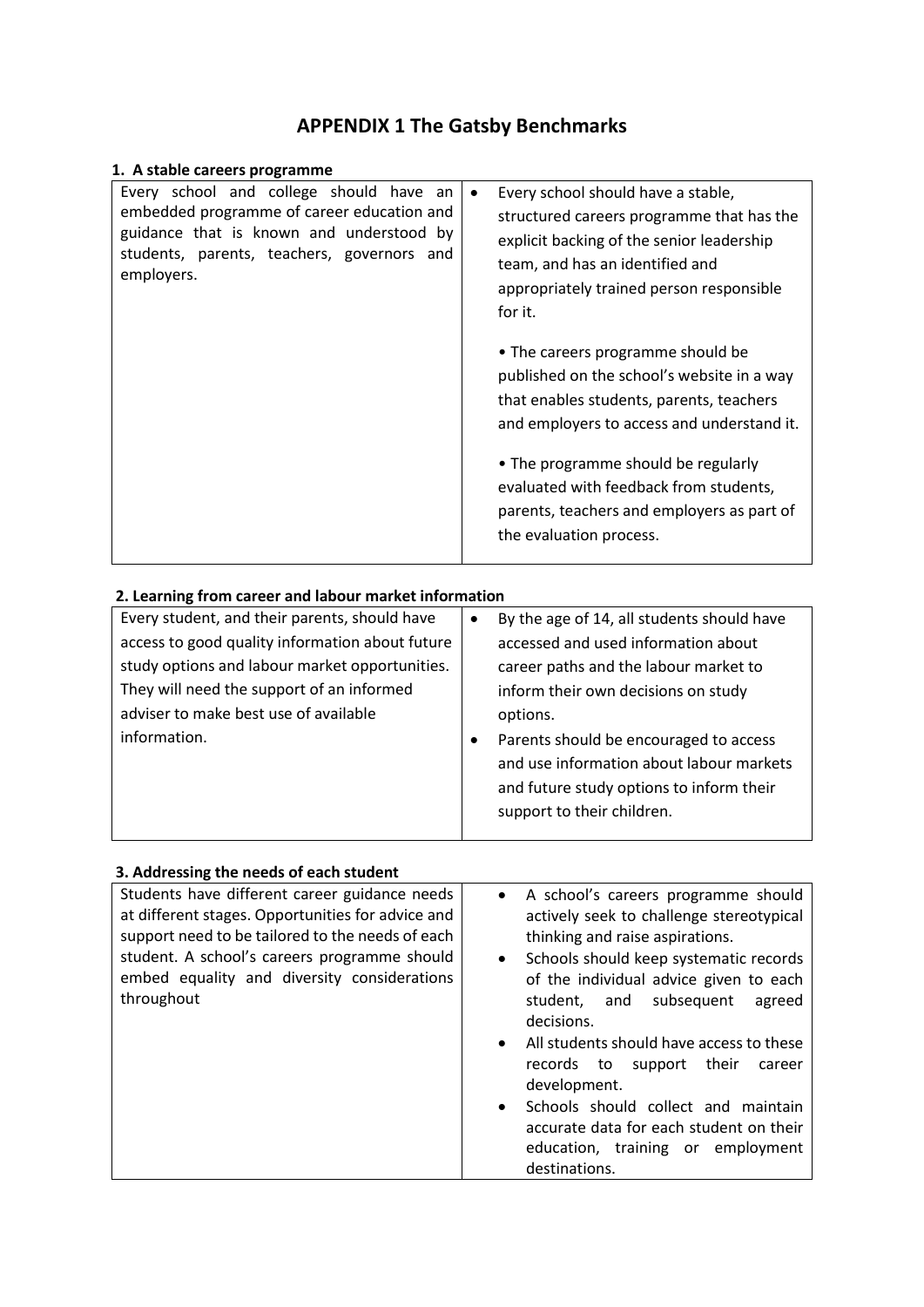#### **4. Linking curriculum learning to careers**

| All teachers should link curriculum learning with $\vert \cdot \vert$ by the age of 14, every student should have |                                                                                                  |
|-------------------------------------------------------------------------------------------------------------------|--------------------------------------------------------------------------------------------------|
|                                                                                                                   | careers. STEM subject teachers should highlight   had the opportunity to learn how the different |
| the relevance of STEM subjects for a wide range   STEM subjects help people to gain entry to, and                 |                                                                                                  |
| of future career paths.                                                                                           | be more effective workers within, a wide range                                                   |
|                                                                                                                   | of careers.                                                                                      |

#### **5. Encounters with employers and employees**

| Every                                              | student                                     | should | have                                              | multiple | • Every year, from the age of 11, students should |
|----------------------------------------------------|---------------------------------------------|--------|---------------------------------------------------|----------|---------------------------------------------------|
|                                                    | opportunities to learn from employers about |        |                                                   |          | participate in at least one meaningful            |
| work, employment and the skills that are valued    |                                             |        | encounter* with an employer.                      |          |                                                   |
| in the workplace. This can be through a range of   |                                             |        |                                                   |          |                                                   |
| enrichment activities including visiting speakers, |                                             |        | *A 'meaningful encounter' is one in which the     |          |                                                   |
| mentoring and enterprise schemes.                  |                                             |        | student has an opportunity to learn about what    |          |                                                   |
|                                                    |                                             |        | work is like or what it takes to be successful in |          |                                                   |
|                                                    |                                             |        |                                                   |          | the workplace.                                    |

#### **6. Experiences of workplaces**

| first-hand<br>should<br>student<br>Every<br>have<br>experiences of the workplace through work<br>visits, work shadowing and/or work experience | • By the age of 16, every student should have<br>had at least one experience of a workplace,                                                                                            |
|------------------------------------------------------------------------------------------------------------------------------------------------|-----------------------------------------------------------------------------------------------------------------------------------------------------------------------------------------|
| to help their exploration of career opportunities,<br>and expand their networks.                                                               | additional to any part-time jobs they may have.<br>• By the age of 18, every student should have<br>had one further such experience, additional to<br>any part-time jobs they may have. |

#### **7. Encounters with further and higher education**

| All students should understand the full range of<br>learning opportunities that are available to<br>This includes both academic and<br>them.<br>vocational routes and learning in schools,<br>colleges, universities and in the workplace. | • By the age of 16, every student should have<br>had a meaningful encounter* with providers of<br>the full range of learning opportunities,<br>including Sixth Forms, colleges, universities and<br>apprenticeship providers. This should include<br>the opportunity to meet both staff and students.<br>• By the age of 18, all students who are<br>considering applying for university should have |  |
|--------------------------------------------------------------------------------------------------------------------------------------------------------------------------------------------------------------------------------------------|------------------------------------------------------------------------------------------------------------------------------------------------------------------------------------------------------------------------------------------------------------------------------------------------------------------------------------------------------------------------------------------------------|--|
|                                                                                                                                                                                                                                            | had at least two visits to universities to meet<br>staff and students.                                                                                                                                                                                                                                                                                                                               |  |
|                                                                                                                                                                                                                                            | *A 'meaningful encounter' is one in which the<br>student has an opportunity to explore what it is<br>like to learn in that environment.                                                                                                                                                                                                                                                              |  |

#### **8. Personal guidance**

| Every student should have opportunities for                                                                                                                                                                                                        | • Every student should have at least one such                                               |
|----------------------------------------------------------------------------------------------------------------------------------------------------------------------------------------------------------------------------------------------------|---------------------------------------------------------------------------------------------|
| guidance interviews with a career adviser, who<br>could be internal (a member of school staff) or<br>external, provided they are trained to an<br>appropriate level. These should be available<br>whenever significant study or career choices are | interview by the age of 16, and the opportunity<br>for a further interview by the age of 18 |
| being made.                                                                                                                                                                                                                                        |                                                                                             |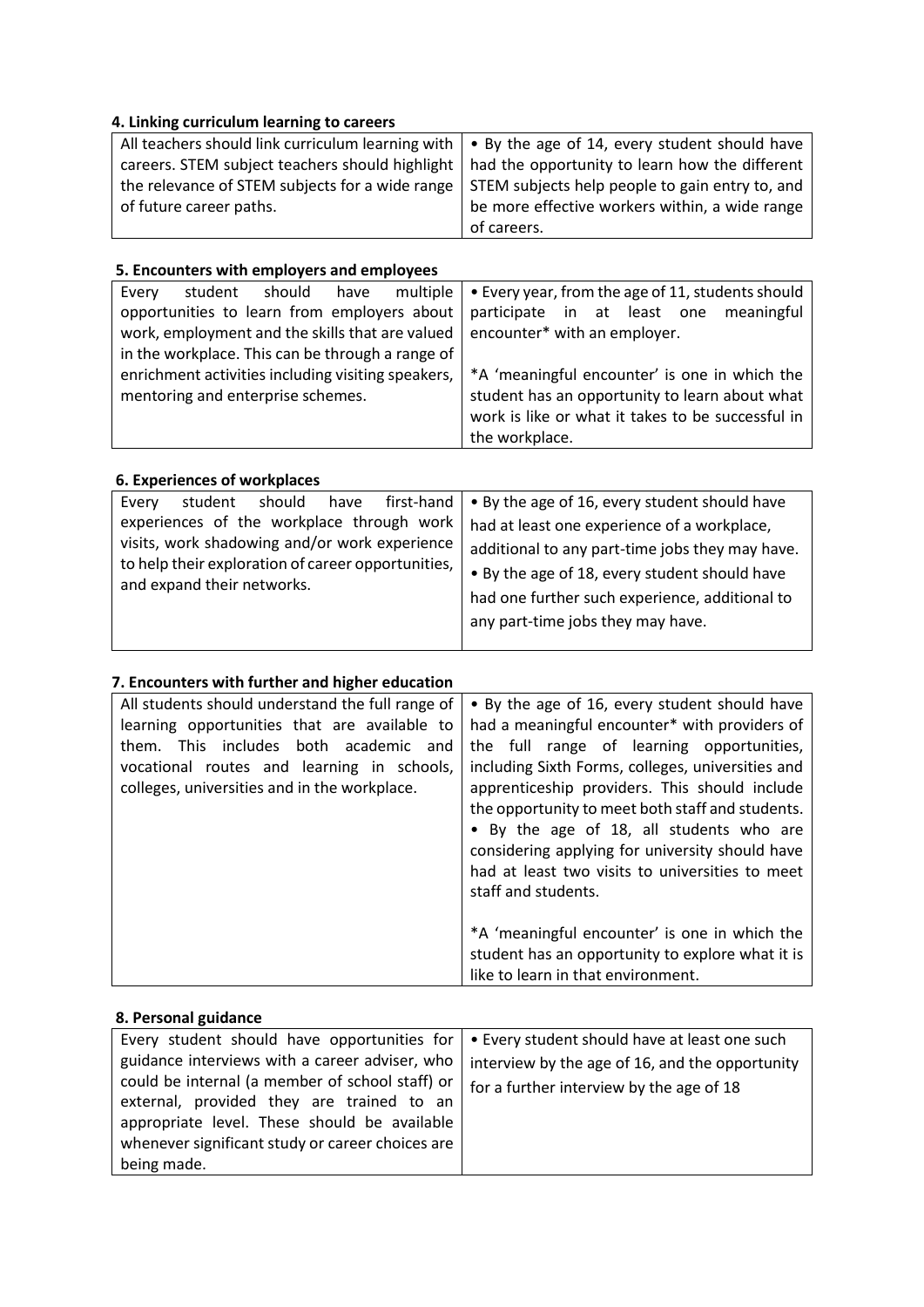### **Appendix 2 - The Arnewood School Charter**

### **Implementation**

### **KS3**

### **Year 7:**

| <b>Focus:</b>                                                                     | <b>Gatsby Benchmark</b> |
|-----------------------------------------------------------------------------------|-------------------------|
| Houses of Parliament visit for G&T. (Social<br>Responsibility raising aspiration) | 4,5                     |
| Careers week                                                                      | 4,5,6                   |
| Assemblies                                                                        | 4,5,6                   |

# **Year 8:**

| Focus:                                       | <b>Gatsby Benchmark</b> |
|----------------------------------------------|-------------------------|
| Work Shadow Day                              | 6                       |
| Year 8 options programme for KS 4            | 3,4,7                   |
| Assembly/Tutor mentoring                     | 3,4,6,7                 |
| Kudos National Careers website introduced    | 4,8                     |
| to students                                  |                         |
| Employability skills programme - Young       | 5                       |
| enterprise                                   |                         |
| Life skills programme                        | 5                       |
| <b>Careers Week</b>                          | 4,5,6                   |
| Scholars programme/Brilliant club (Reading   | 5,7                     |
| University/Post Graduates on site and visit) |                         |
| (targeted at Most able PP students)          |                         |
| Careers appointment with designated          | 3,8                     |
| Careers advisor                              |                         |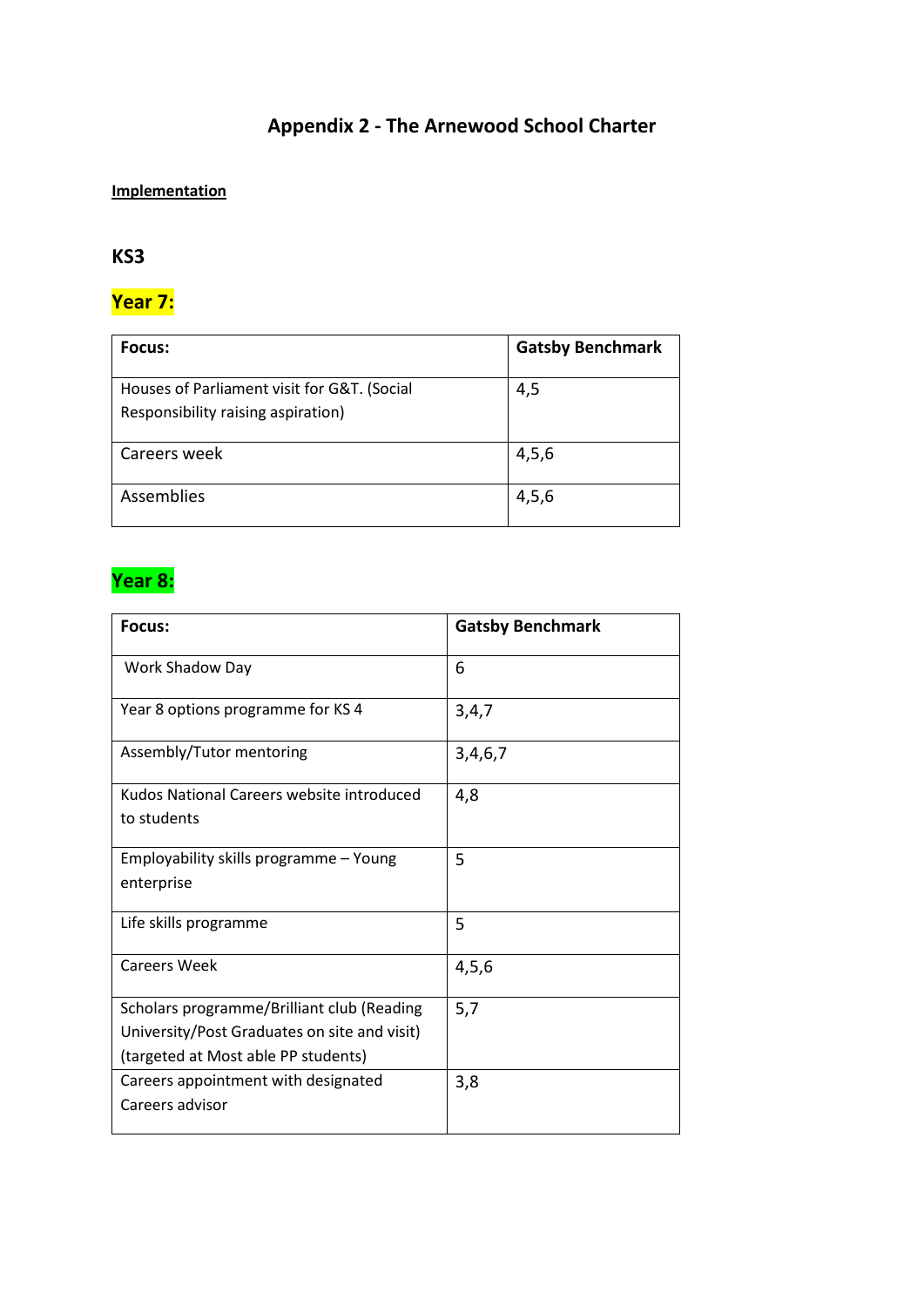## **Year 9:**

| Focus:                                                 | <b>Gatsby Benchmark</b> |
|--------------------------------------------------------|-------------------------|
| Assemblies/Tutor Mentoring                             | 3,4,6,7                 |
| Careers week                                           | 4,5,6                   |
| Kudos National Careers website                         | 4,8                     |
| Careers appointment with designated<br>Careers advisor | 3,8                     |

## **Year 10:**

| Focus:                                                 | <b>Gatsby Benchmark</b> |
|--------------------------------------------------------|-------------------------|
| Work experience                                        | 5,6                     |
| Assemblies/Tutor Mentoring                             | 3,4,6,7                 |
| Russell group university presentation                  | 2,7                     |
| Oxbridge days for the Gifted and talented              | 3,4,7                   |
| Life Skills programme                                  | 5                       |
| Careers appointment with designated<br>Careers advisor | 3,8                     |

# **Year 11:**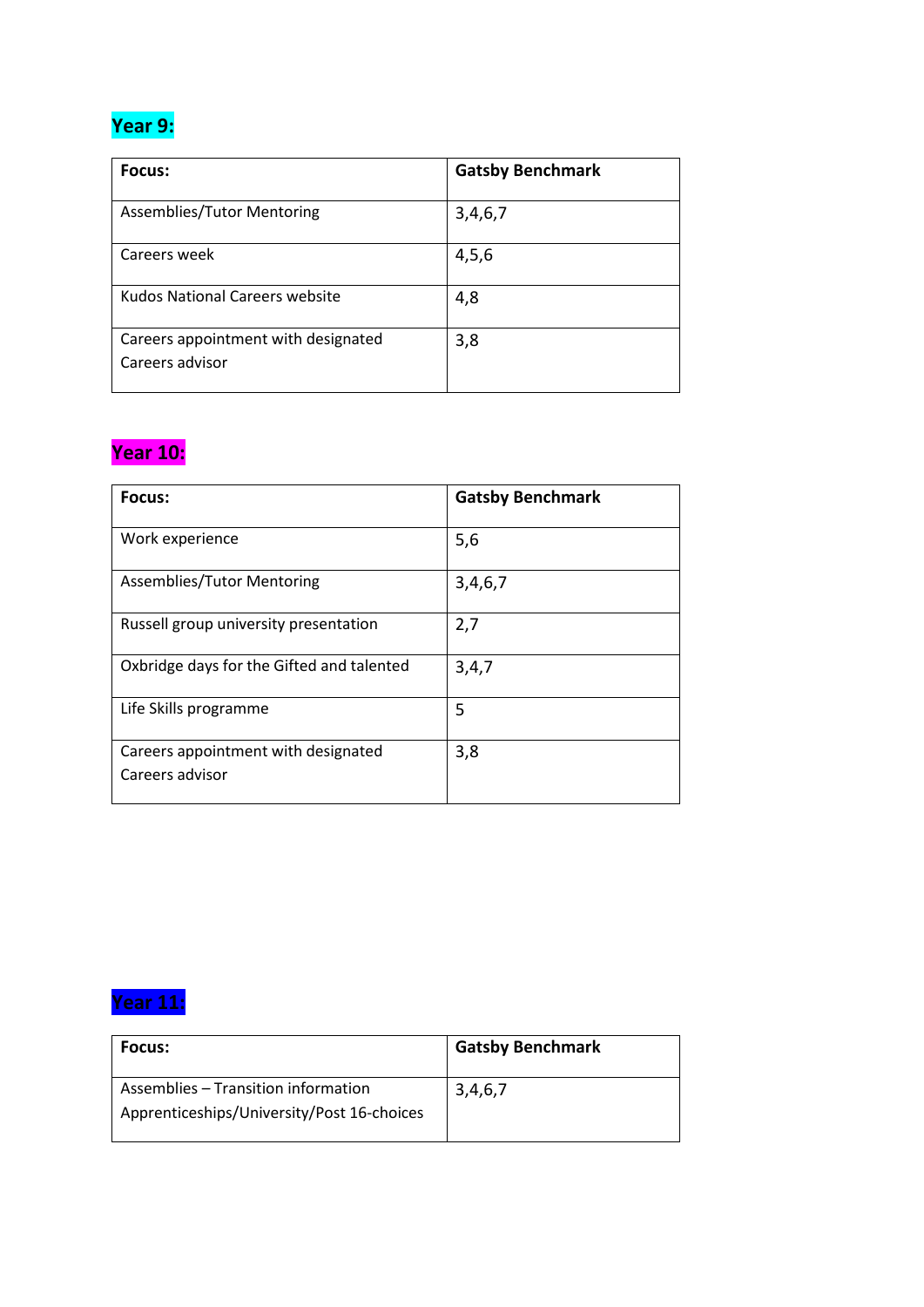| Careers Event - Workshops for post - 16     | 5,7            |
|---------------------------------------------|----------------|
| decision making                             |                |
| Mentoring with senior leads regarding post  | 3,4,8          |
| 16 decision making                          |                |
| Life skills programme                       | 5              |
| Destination information sought and recorded | $\overline{2}$ |
| Liaise with Hampshire RE – destination and  | $\mathcal{P}$  |
| compare records                             |                |
| Destination assembly - Having a plan B      | 3,4,7          |
| Completing Record of Achievement            | 3,4,7          |
| National Citizenship Service - Assembly     | 5              |

**Year 12 & 13:**

| Focus:                                                   | <b>Gatsby Benchmark</b> |
|----------------------------------------------------------|-------------------------|
| Sign posting                                             | 3,4,7                   |
| Apprenticeships/University/Facebook/twitter/Tutor/notice |                         |
| boards                                                   |                         |
| Interview skills day                                     | 5,3                     |
| Life Skills, Tutorial Package                            | 3, 5, 7                 |
| <b>Work Experience</b>                                   | 6                       |
| Progress Journals                                        | 3,7                     |
| Careers Fair and list of work shops                      | 3, 5, 7                 |
| Employability skills website                             | 3,5                     |
| Employability Skills programme - Young Enterprise        | 3,5                     |
| <b>UCAS Fair</b>                                         | 3,4                     |
| <b>Careers Week</b>                                      | 4, 5, 6                 |
| Assemblies                                               | 3,4,6,7                 |